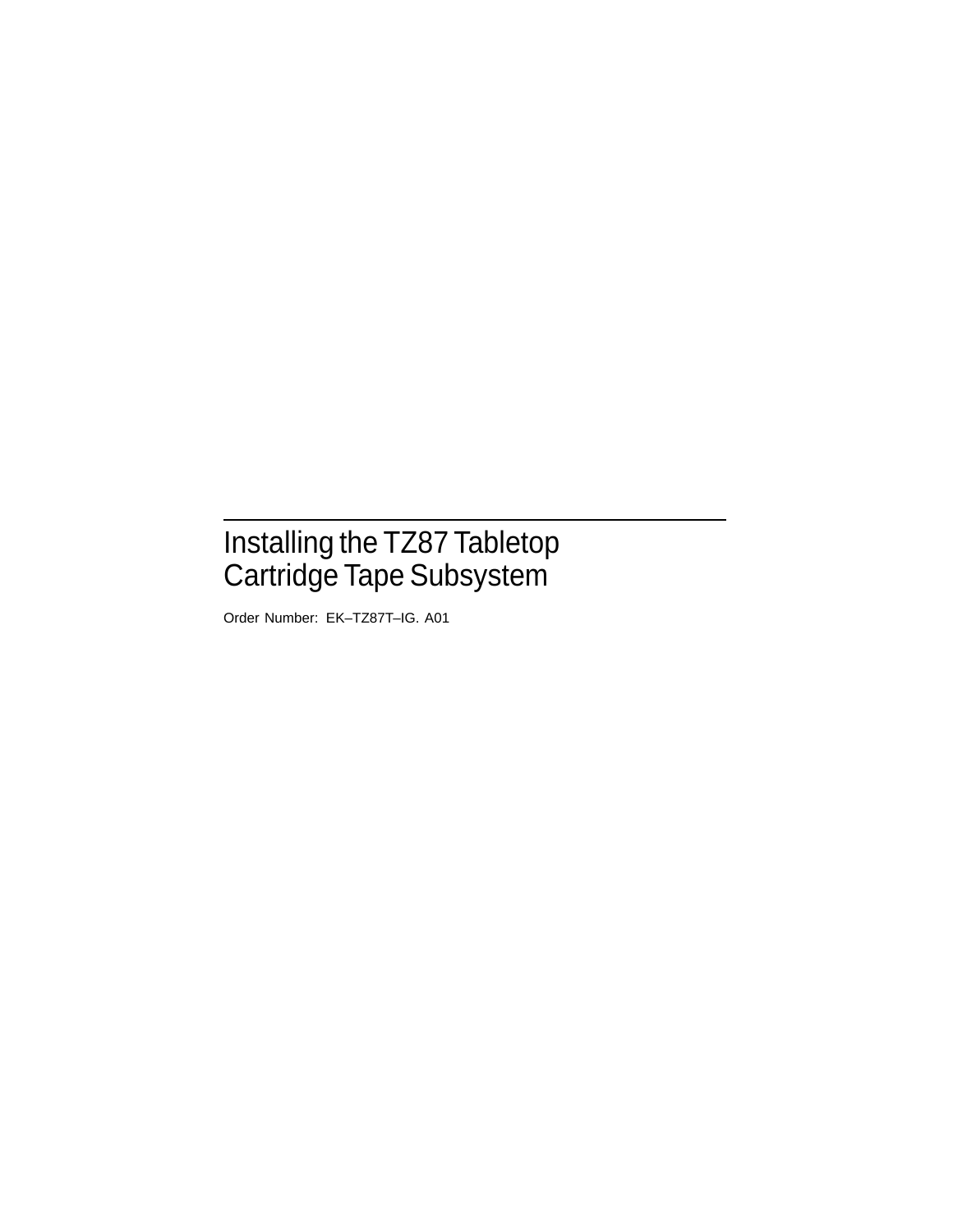#### **First Printing, September 1993**

© Digital Equipment Corporation 1993.

All Rights Reserved.

NOTE: This equipment has been tested and found to comply with the limits for a Class B digital device, pursuant to Part 15 of the FCC rules. These limits are designed to provide reasonable protection against harmful interference in a residential installation.

Any changes or modifications made to this equipment may void the user's authority to operate this equipment.

The TZ87 shielded interconnect cable as supplied with the unit may not be substituted, nor altered or modified in any way.

This equipment generates, uses, and can radiate radio frequency energy and, if not installed and used in accordance with the instructions, may cause harmful interference to radio communications. However, there is no guarantee that interference will not occur in a particular installation. If this equipment does cause harmful interference to radio or television reception, which can be determined by turning the equipment off and on, the user is encouraged to try to correct the interference by one or more of the following measures:

- Reorient or relocate the receiving antenna
- Increase the separation between the equipment and receiver
- Connect the equipment into an outlet on a circuit different from that to which the receiver is connected
- Consult the dealer or an experienced radio/TV technician for help

The following are trademarks of Digital Equipment Corporation: CleaningTape III, CompacTape II, CompacTape III, VAX, VMS, and the DIGITAL logo.

This document was prepared using VAX DOCUMENT, Version 2.1.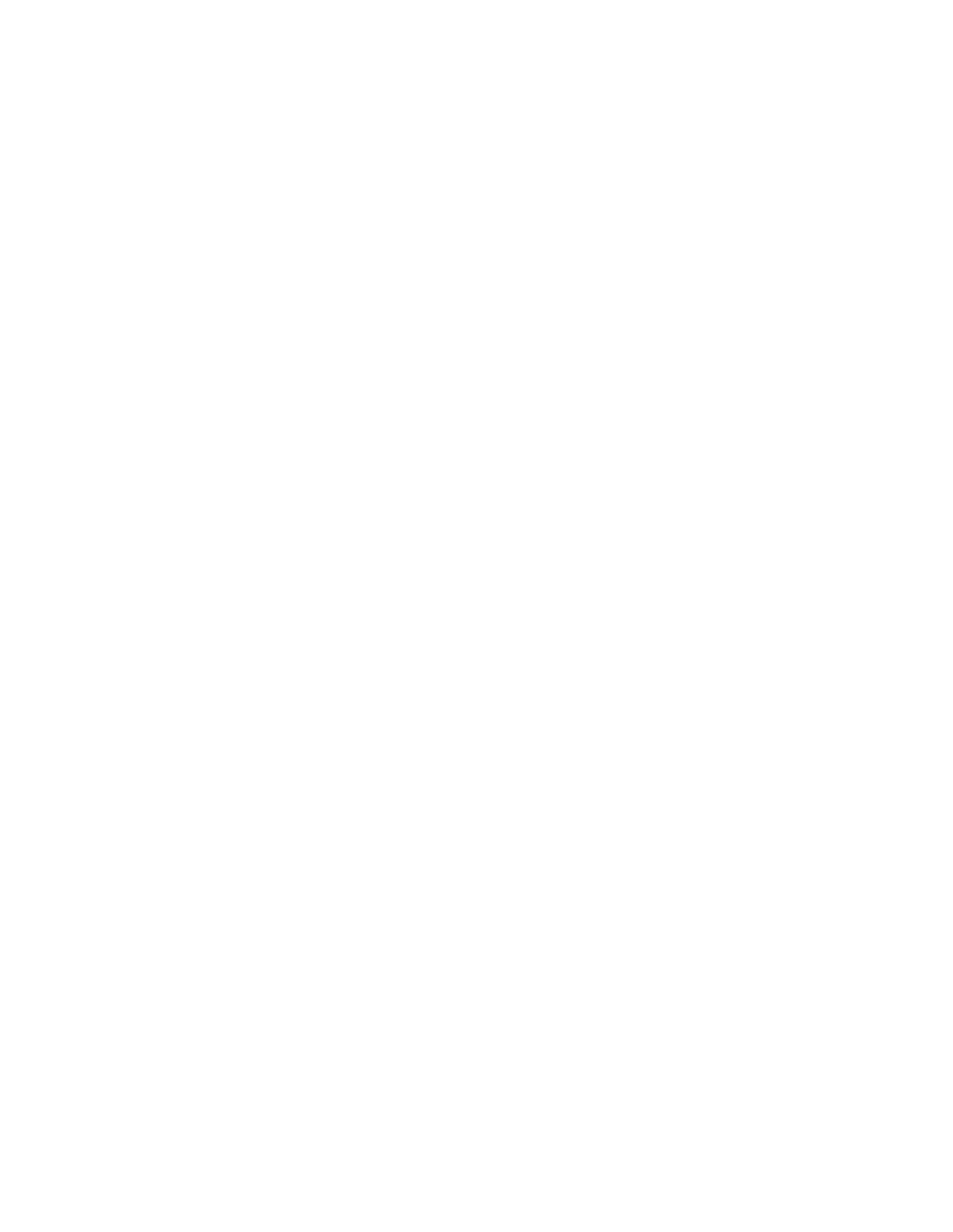## **Preface**

## **Introduction**

#### **Contents**

This guide describes how to install the TZ87 tabletop cartridge tape subsystem. It provides information about:

| $\bullet$ Unpacking | • Configuring the TZ87           |
|---------------------|----------------------------------|
| • Choosing a site   | • Connecting cables              |
| • Affixing decals   | • Running the power-on self-test |

#### **Intended Audience**

This guide is intended for owners of the TZ87 tabletop cartridge tape subsystem.

Follow the instructions in the order presented:

| <b>Task</b>    | <b>Action</b>                                                                |
|----------------|------------------------------------------------------------------------------|
|                | Read "Before You Start" in the next section to prepare for the installation. |
| 2.             | Set up the installation.                                                     |
| 3.             | Do the physical installation.                                                |
| $\overline{4}$ | Test the installation.                                                       |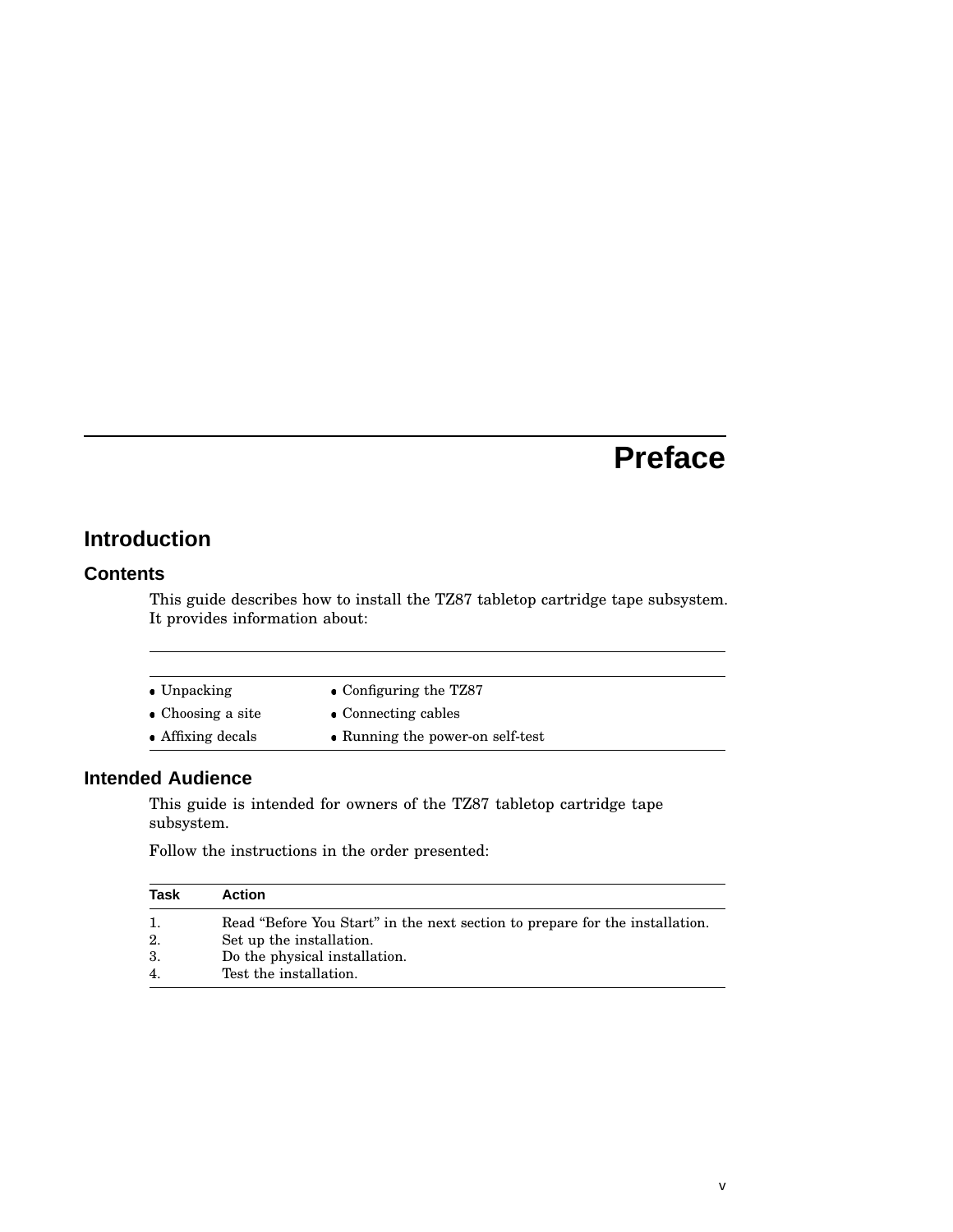## **Before You Start**

#### **Tools**

Installing the TZ87 tabletop cartridge tape subsystem requires no special tools. If you need to change the switchpack settings on the rear panel, you will need a pointed instrument, such as a pen.

#### **Related Documents**

Along with your system documentation, the following documents supplement this guide:

| Title                                                  | <b>Order Number</b> |
|--------------------------------------------------------|---------------------|
| TZ87 Series Cartridge Tape Subsystem Owner's<br>Manual | EK-OTZ87-OM         |
| TZ87 Tape Drive Operator's<br>Reference Card           | EK-OTZ87-RC         |

#### **To Solve Problems**

If you have problems during the installation, see Appendix A, Solving Problems, or call Digital Services at your local Customer Support Center.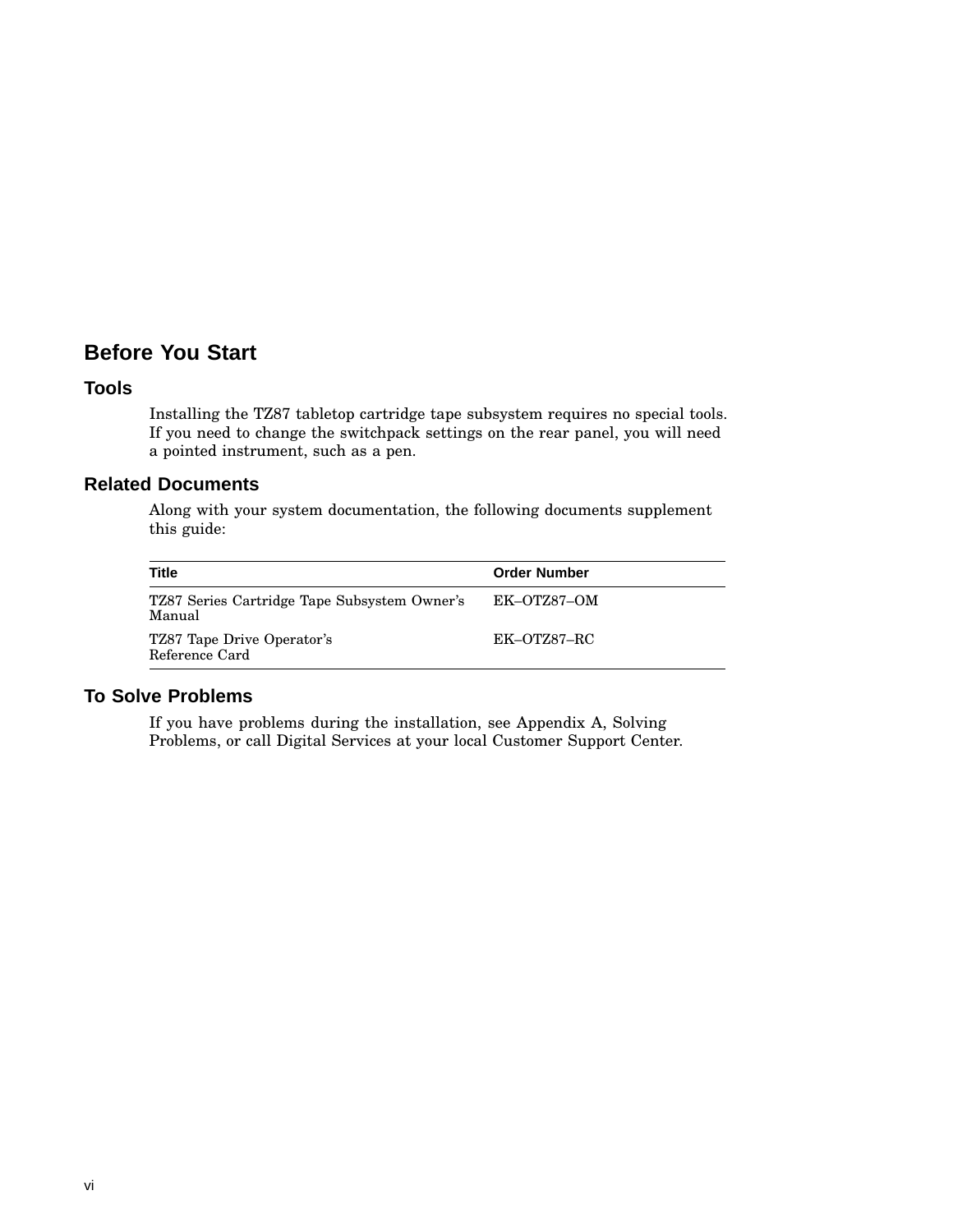## **1 Installation Setup**

## **1.1 Overview**

#### **1.1.1 How To Set Up the Installation**

Follow these steps to set up the installation.

| <b>Step</b> | <b>Action</b>                                                                    |  |  |  |
|-------------|----------------------------------------------------------------------------------|--|--|--|
|             | Unpack and check your shipment.                                                  |  |  |  |
| 2           | Choose a site for the TZ87 tabletop subsystem.                                   |  |  |  |
| 3           | Do you need to use foreign language decals?                                      |  |  |  |
|             | If yes, affix the decals.<br>٠                                                   |  |  |  |
|             | If no, go to step 4.<br>$\bullet$                                                |  |  |  |
| 4           | Power off the system on which the TZ87 tabletop subsystem is to be<br>installed. |  |  |  |

### **1.2 Unpack**

#### **1.2.1 Check Your Shipment**

Make sure your shipment has all the items listed on the contents listing. If any item is missing or damaged, contact your delivery agent or your Digital sales representative.

**Note** \_\_\_\_

Save the packing materials until you are sure you will not reship any items.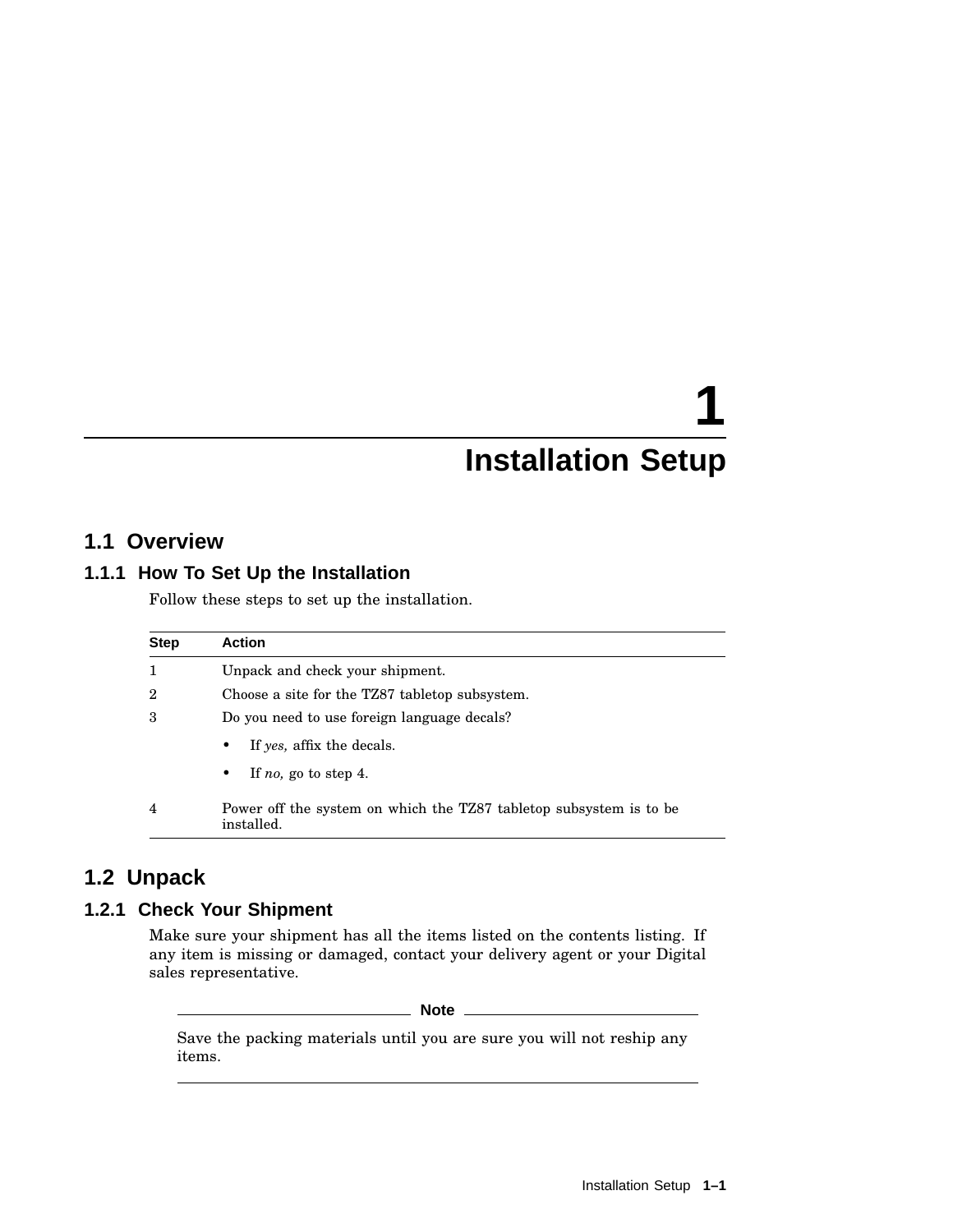#### **Installation Setup 1.2 Unpack**

#### **1.2.2 Contents Listing**

The TZ87 tabletop subsystem and its accessories are:

| <b>Part Number</b>                                                         | <b>Description</b>                                                                 |
|----------------------------------------------------------------------------|------------------------------------------------------------------------------------|
| TZ87-TZ87                                                                  | Tabletop subsystem: a 5-1/4-inch drive in a tabletop enclosure                     |
| TK85K-01                                                                   | One CompacTape III cartridge                                                       |
| <b>TK85-HC</b>                                                             | One CleaningTape III cartridge                                                     |
| 36-28816-03                                                                | Sheet of foreign language decals for front panel                                   |
| 36-36963-01                                                                | Sheet of foreign language decals for remote panel                                  |
| $EK-TZ87T-IG$                                                              | Installation Guide                                                                 |
| EK-OTZ87-OM                                                                | Owner's Manual                                                                     |
| EK-OTZ87-RC<br>U.S.A.<br>$12 - 30552 - 01$<br>Standard/<br>system-specific | Operator's Reference Card<br>Power cord<br>Terminator<br>$SCSI$ signal cable $(s)$ |

## **1.3 Choose a Site**

#### **1.3.1 Site Setup**

Place the TZ87 on a flat, sturdy, level area such as a desk or tabletop–*not on the floor.*

#### **1.3.2 Site Guidelines**

Be sure to follow these guidelines for your TZ87:

- Avoid a site that is dusty or humid.
- Allow enough space around the TZ87 for ventilation and for easy access to the front and rear.

### **1.4 Affix Decals**

#### **1.4.1 For Foreign Language Decals Only**

If applicable, choose the foreign language decals with the language appropriate for your country. Affix them over the English labels. (*See the diagrams in* Section 1.4.3.)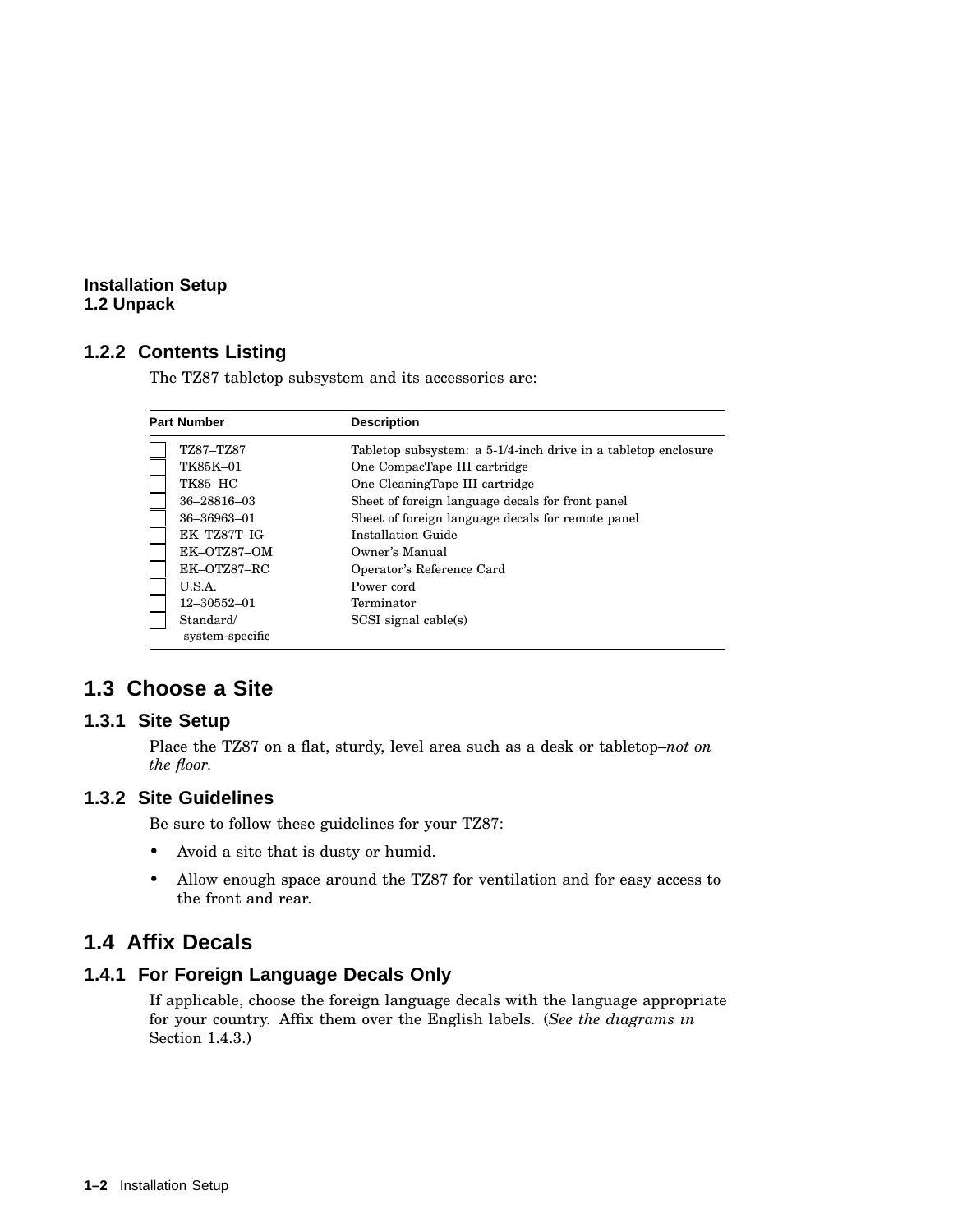**Installation Setup 1.4 Affix Decals**

#### **1.4.2 Not Using the Decals?**

If you are not using the foreign language decals, go to Section 1.5.

#### **1.4.3 Front Decals**

On the front of the TZ87, one decal adheres to the cartridge insert/release handle; the others adhere to the indicator panel as seen in Figure 1-1:



ZKO-1217-28-DG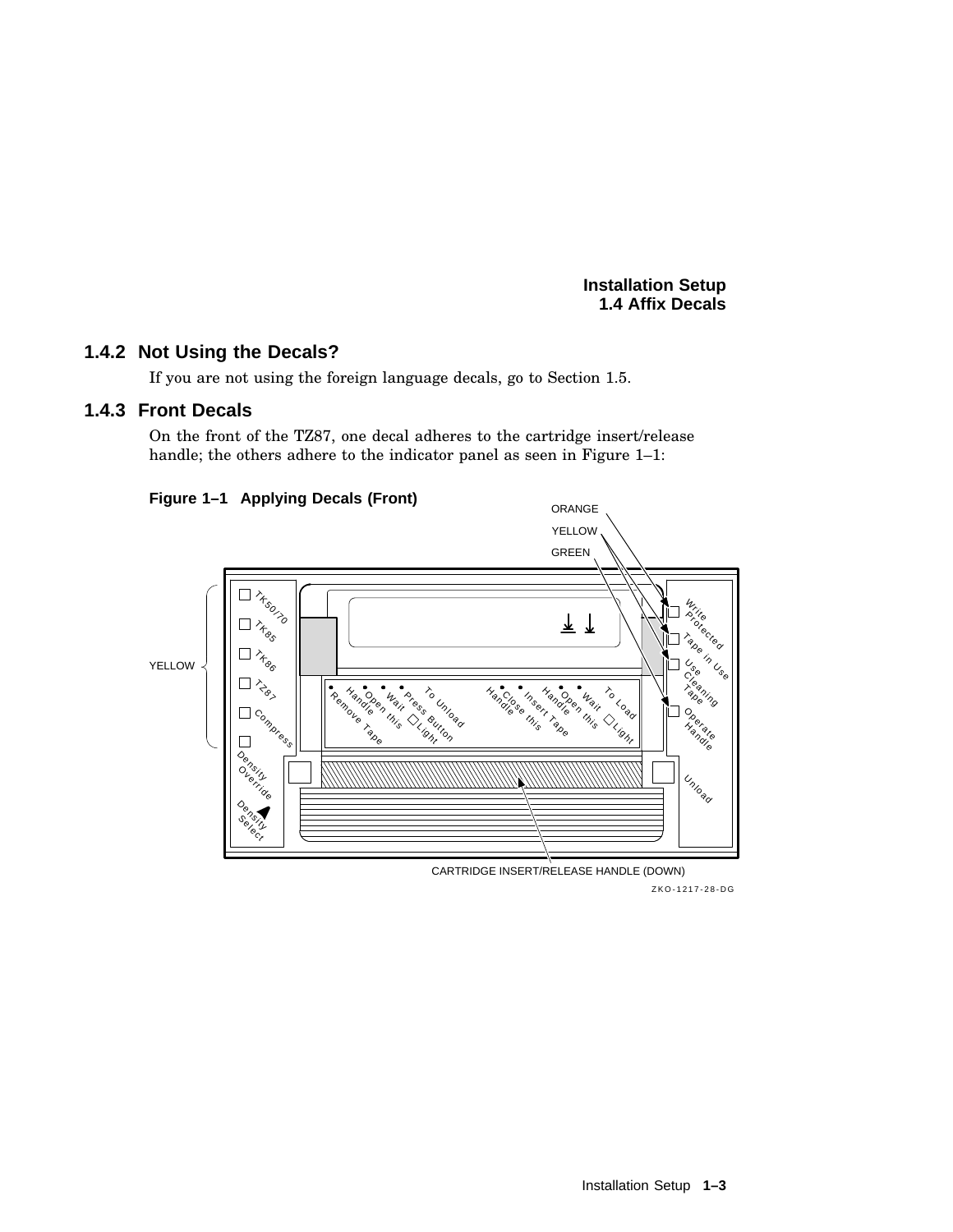

At the rear of the TZ87, another decal adheres to the remote panel as seen in Figure 1–2.





SHR-TZ86-03

## **1.5 Power Off the System**

**Caution** 2008

Verify that the system manager performed the following steps: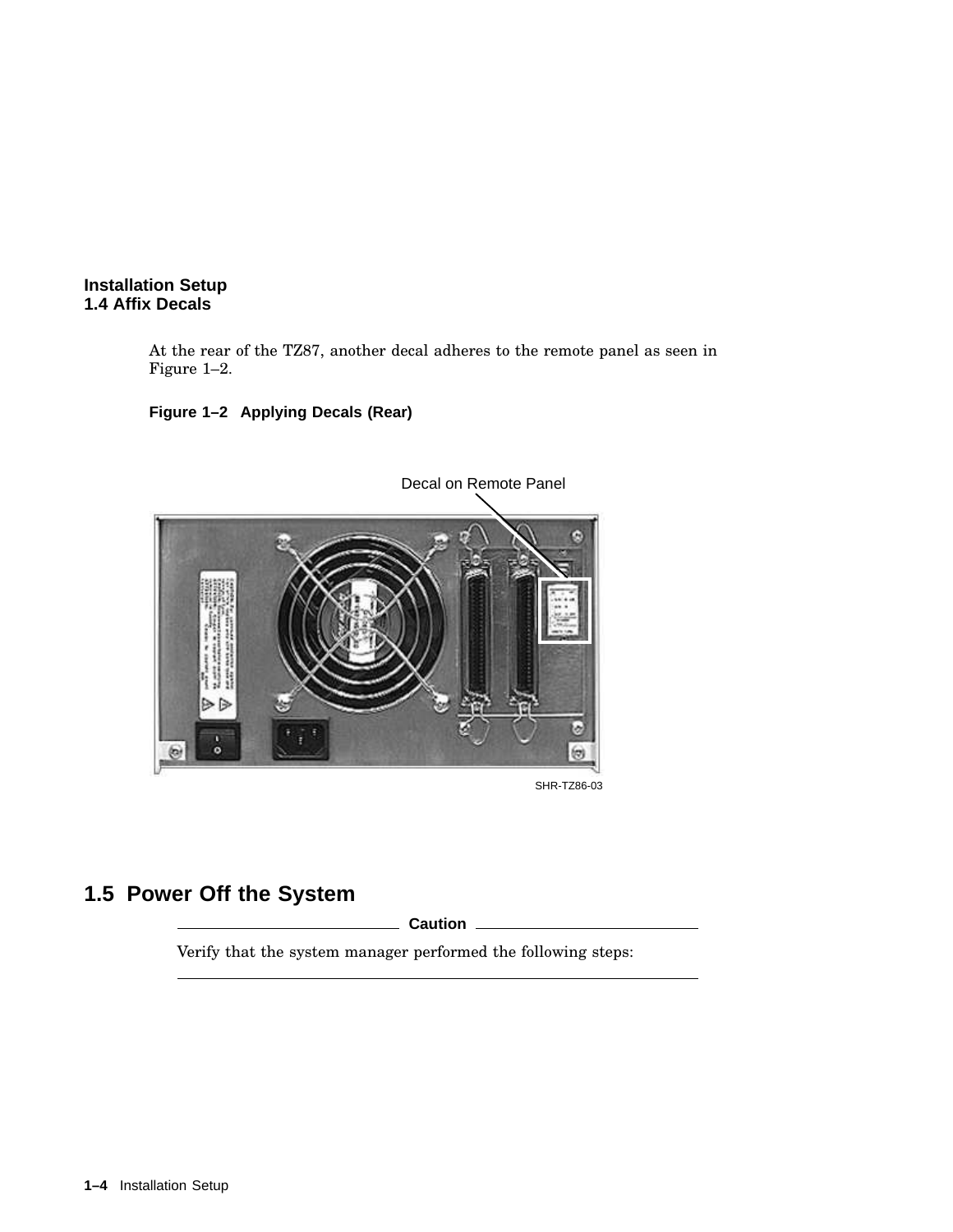#### **Installation Setup 1.5 Power Off the System**

| <b>Step</b>    | <b>Action</b>                   |
|----------------|---------------------------------|
|                | Checked and note SCSI IDs.      |
| $\overline{2}$ | Backed up all disks.            |
| 3              | Shut down the operating system. |
| $\overline{4}$ | Halted the system.              |
| 5              | Removed power from the system.  |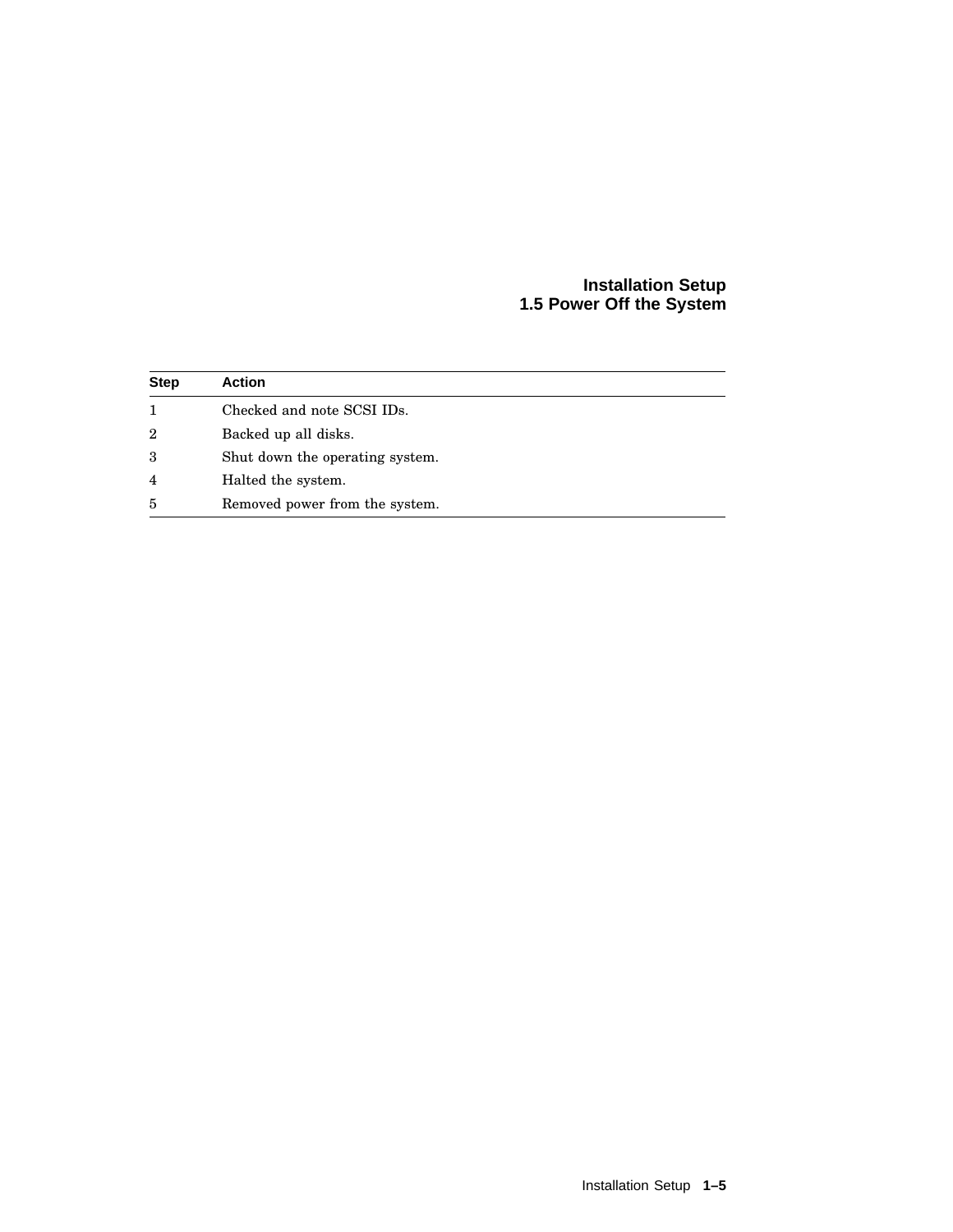## **2 Physical Installation**

## **2.1 Overview**

#### **2.1.1 How to Install the TZ87**

To install the TZ87:

| <b>Step</b> | <b>Action</b>                              |           |  |
|-------------|--------------------------------------------|-----------|--|
| 1           | Note the TZ87 factory settings.            |           |  |
| $\mathbf 2$ | Review Section 2.2.2.                      |           |  |
| 3           | Configure the TZ87 for use on your system: |           |  |
|             | If you need to.                            | See page. |  |
|             | Disable parity checking                    | $2 - 4$   |  |
|             | Change the SCSI ID                         | $2 - 4$   |  |
| 4           | Review Section 2.3.1.                      |           |  |
| 5           | Connect the cables.                        |           |  |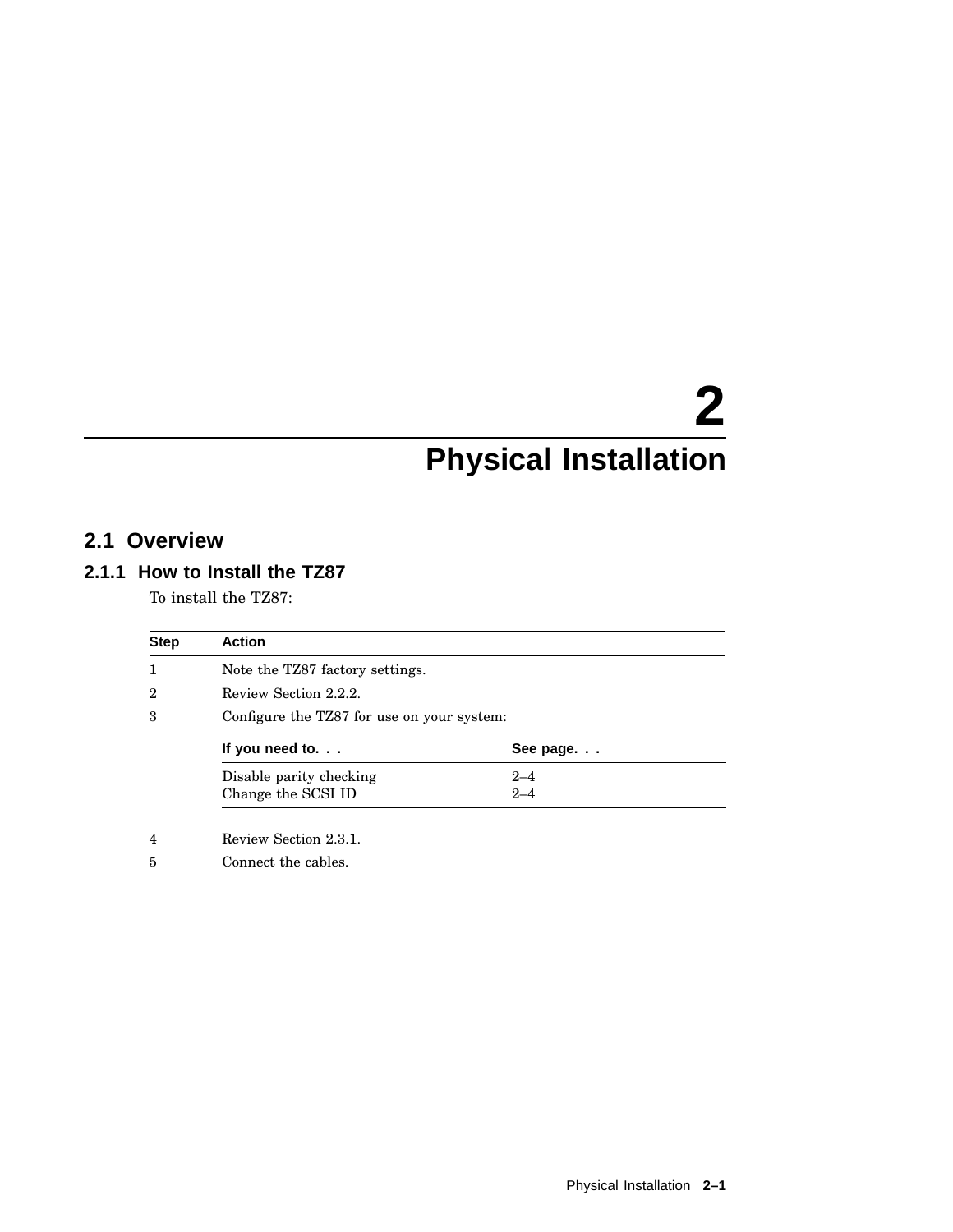**Physical Installation 2.2 Configure the TZ87**

## **2.2 Configure the TZ87**

#### **2.2.1 TZ87 Factory Settings**

The TZ87 is factory set to SCSI ID 5, the usual ID for tape devices on the SCSI bus. If your system generates parity, the TZ87 can check for correct parity on the SCSI bus.

#### **2.2.2 Configuration Guidelines**

Your system uses the SCSI ID to identify, or address, the TZ87. Follow these guidelines when configuring the TZ87 for your system:

- 1. Verify that your drive has a unique SCSI ID from any other device on the SCSI bus.
- 2. If your drive is the last device on the bus, you must install a terminator on the drive—to terminate the bus.

Figure 2–1 shows the location of the DISABLE PARITY and SCSI ID switchpack.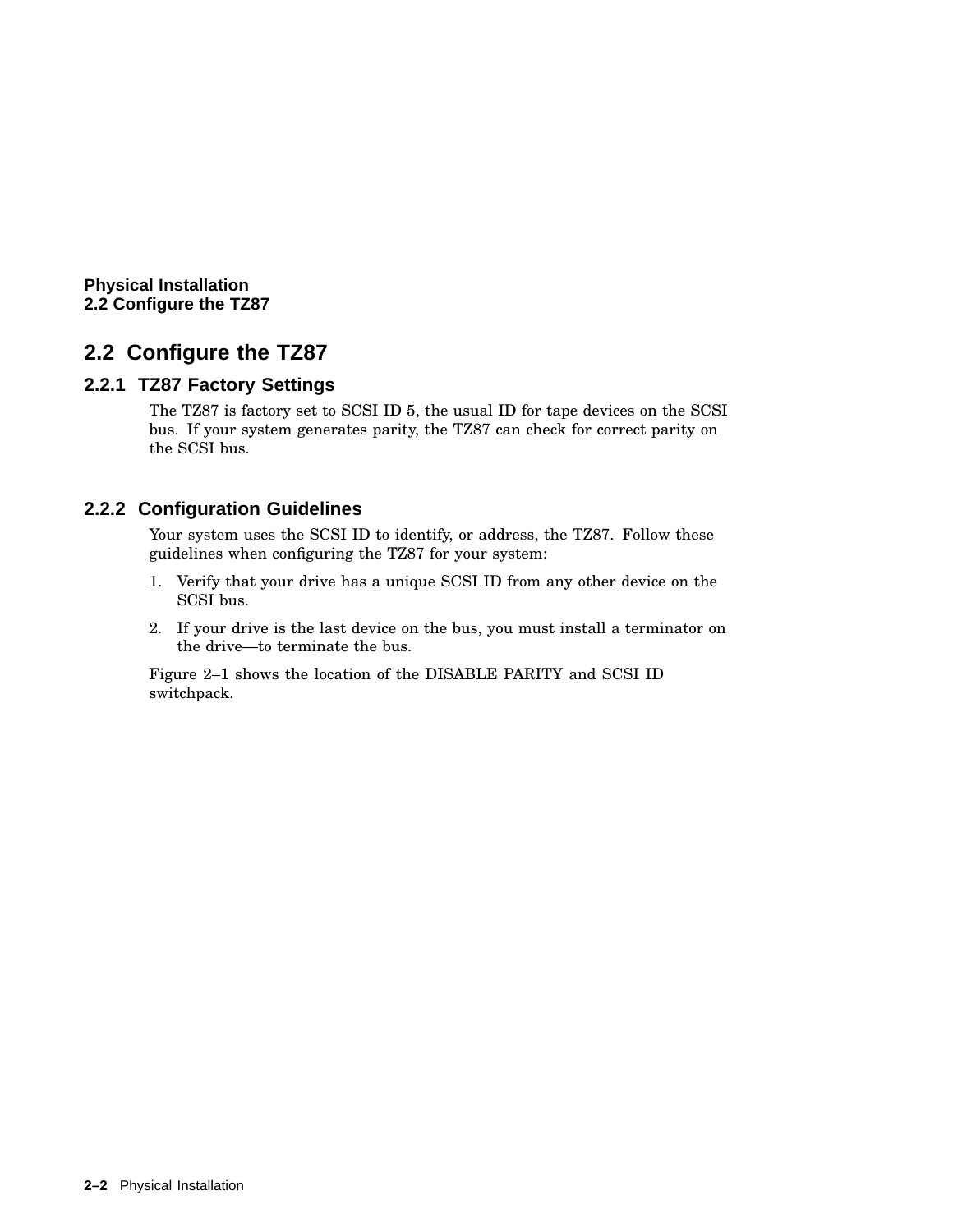**Physical Installation 2.2 Configure the TZ87**





#### **2.2.3 Disable Parity Checking**

If your system does not generate parity, you must disable parity checking on the TZ87. To do so, set the DISABLE PARITY switch to ON by pressing down on the left side of the switch with a pen. (*See* Table 2–1 *for switch 1*.)

**Caution**

Never use a pencil to press the switches on the switchpack. Use only a pen.

#### **2.2.4 To Change the SCSI ID**

If you need to change the SCSI ID, see Section 2.2.5 and:

- If a setting is 1 (ON), make sure the left side of the switch is down.
- If a setting is 0 (OFF or OPEN), make sure the right side of the switch is down.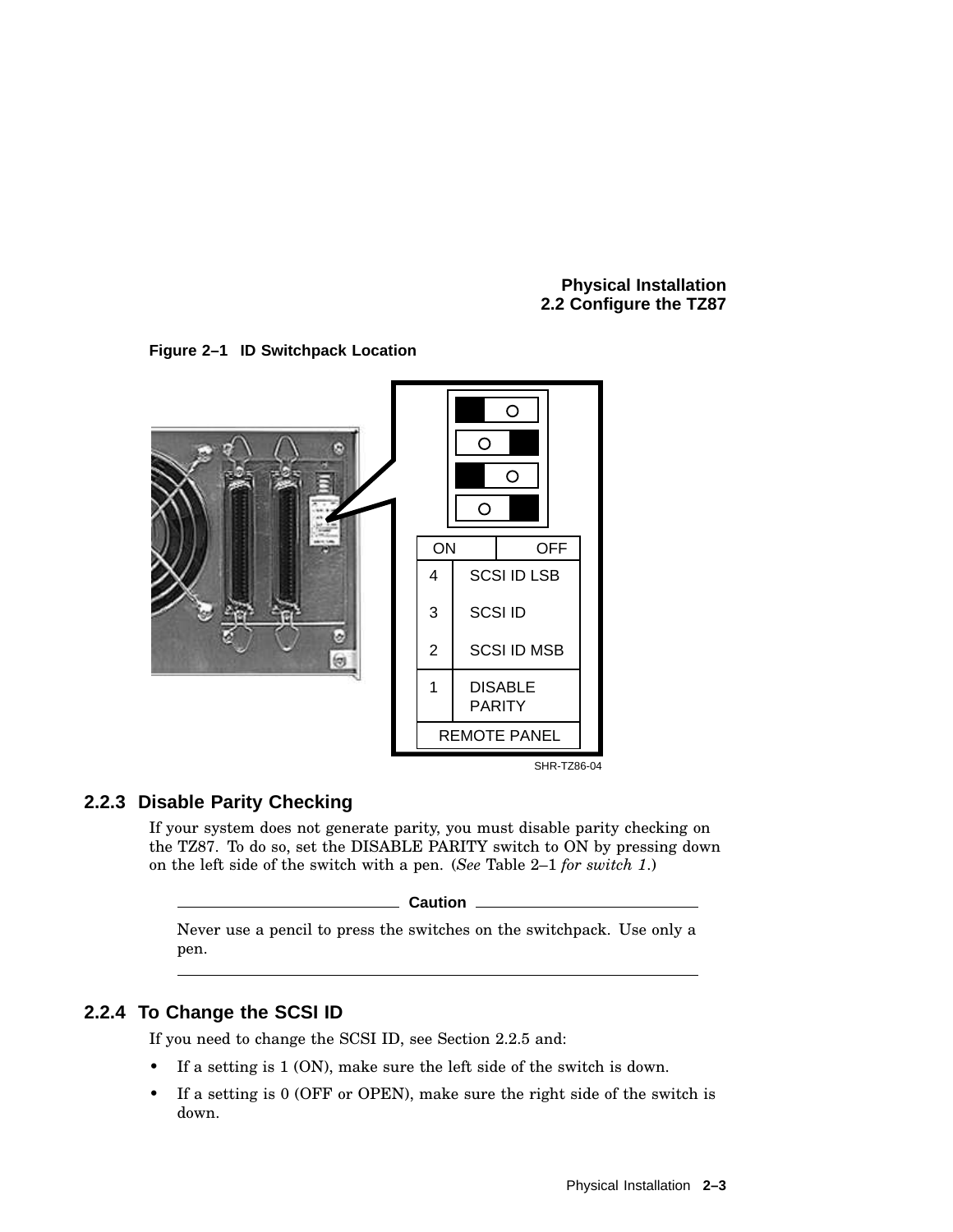#### **Physical Installation 2.2 Configure the TZ87**

#### **2.2.5 SCSI ID Switch Settings**

Use the following table to determine SCSI ID switch settings. (*See* Table 2–1 *for switches 2, 3, and 4*.) Switch 2 is the most significant bit (MSB) and switch 4 is the least significant bit (LSB):

|                        | <b>SCSI ID</b> | Switch $(1 = ON; 0 = OFF)$ |  |  |  |
|------------------------|----------------|----------------------------|--|--|--|
|                        |                | 2                          |  |  |  |
|                        |                |                            |  |  |  |
|                        |                |                            |  |  |  |
|                        |                |                            |  |  |  |
|                        |                |                            |  |  |  |
|                        |                |                            |  |  |  |
| <b>Factory Setting</b> | 5              |                            |  |  |  |
|                        |                |                            |  |  |  |
|                        |                |                            |  |  |  |

**Table 2–1 Switches 1, 2, 3, and 4**

## **2.3 Connect the Cables**

#### **2.3.1 TZ87 Rear Panel**

Become familiar with the components on the TZ87 rear panel to complete the physical installation (Figure 2–2):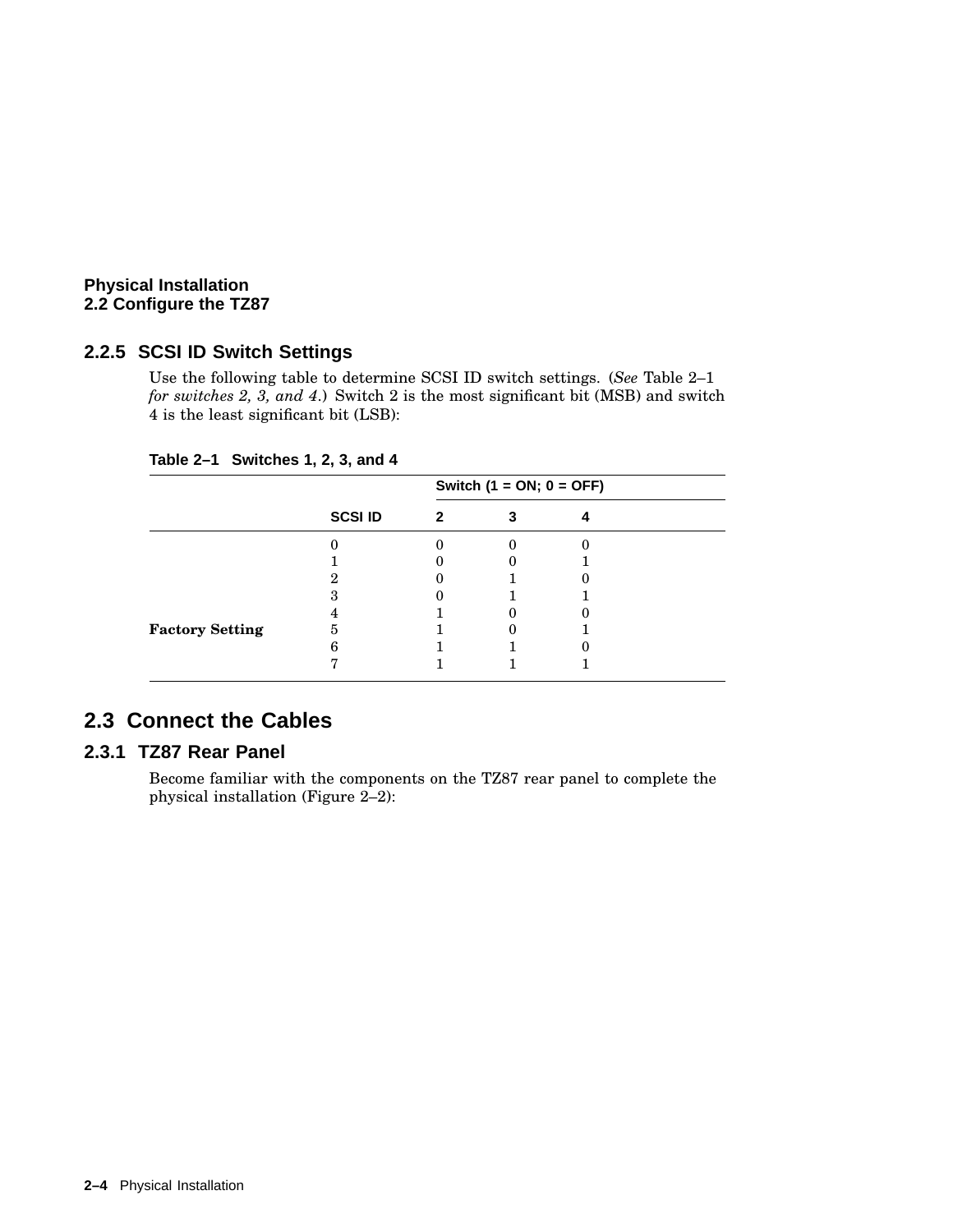#### **Physical Installation 2.3 Connect the Cables**



#### **2.3.2 Connect the SCSI Signal Cable**

To connect the SCSI signal cable, follow these steps:

- 1. Connect one end of the SCSI cable to the leftmost SCSI signal connector on the TZ87 rear panel.
- 2. Snap the wire cable clamps into place to secure the cable.
- 3. Connect the other end of the SCSI signal cable to the SCSI connector on your system or, for daisy-chained configurations, another SCSI device.

See your system documentation for system SCSI connections.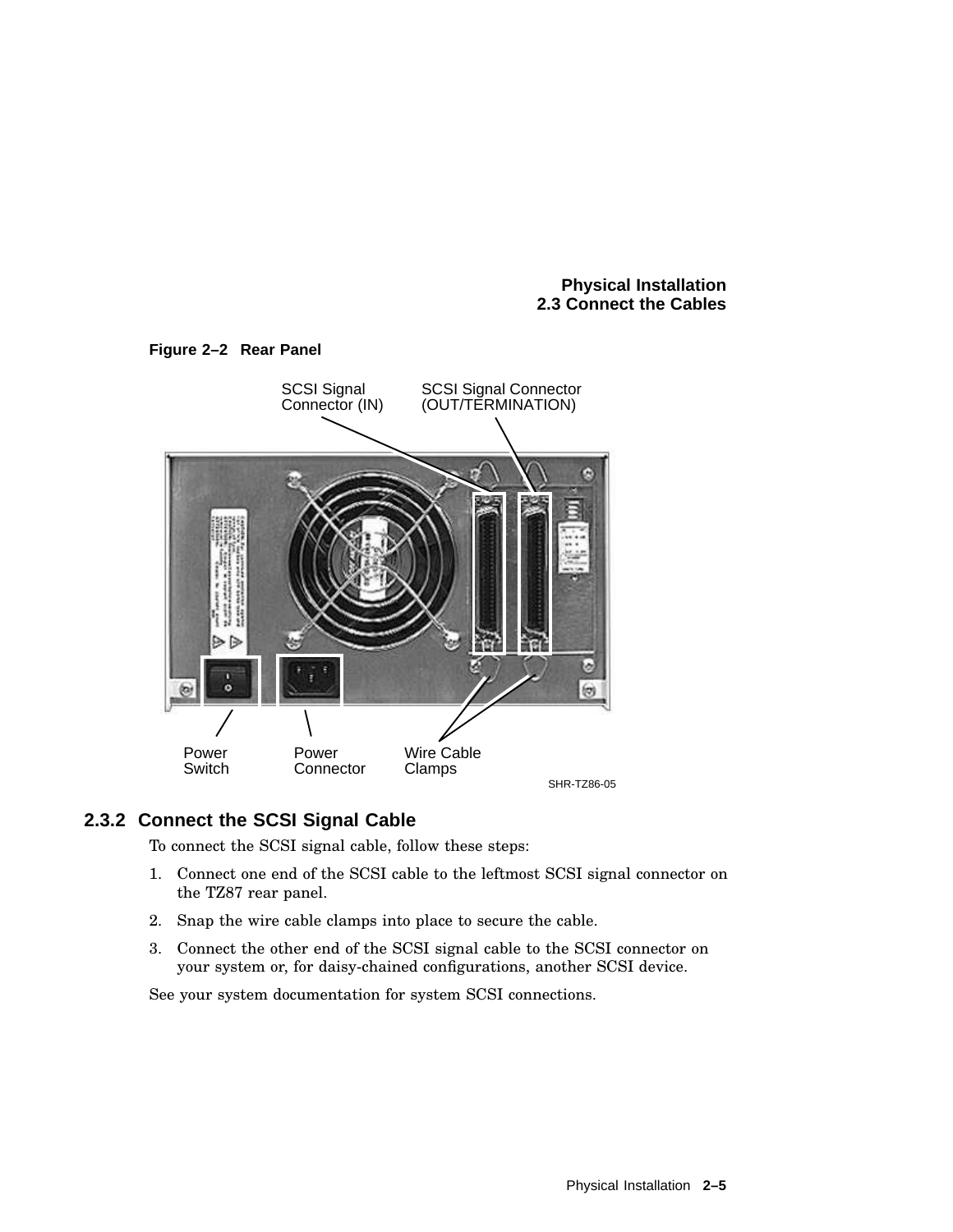#### **Physical Installation 2.3 Connect the Cables**

#### **2.3.3 Terminate the SCSI Bus**

If the TZ87 is the last or only device on the SCSI bus, follow these steps to install the terminator:

- 1. Connect the SCSI terminator to the rightmost SCSI signal connector on the TZ87 rear panel.
- 2. Snap the wire cable clamps into place to secure the terminator.

If the TZ87 is not the last or only device on the SCSI bus, be sure to install the terminator at the end of the bus.

#### **2.3.4 Connect the Power Cord**

To connect the power cord, follow these steps:

- 1. Be sure the TZ87 power switch is set to 0.
- 2. Connect the power cord to the TZ87 power connector. Make sure the connector is fully seated.
- 3. Connect the other end of the power cord to a nearby ac outlet.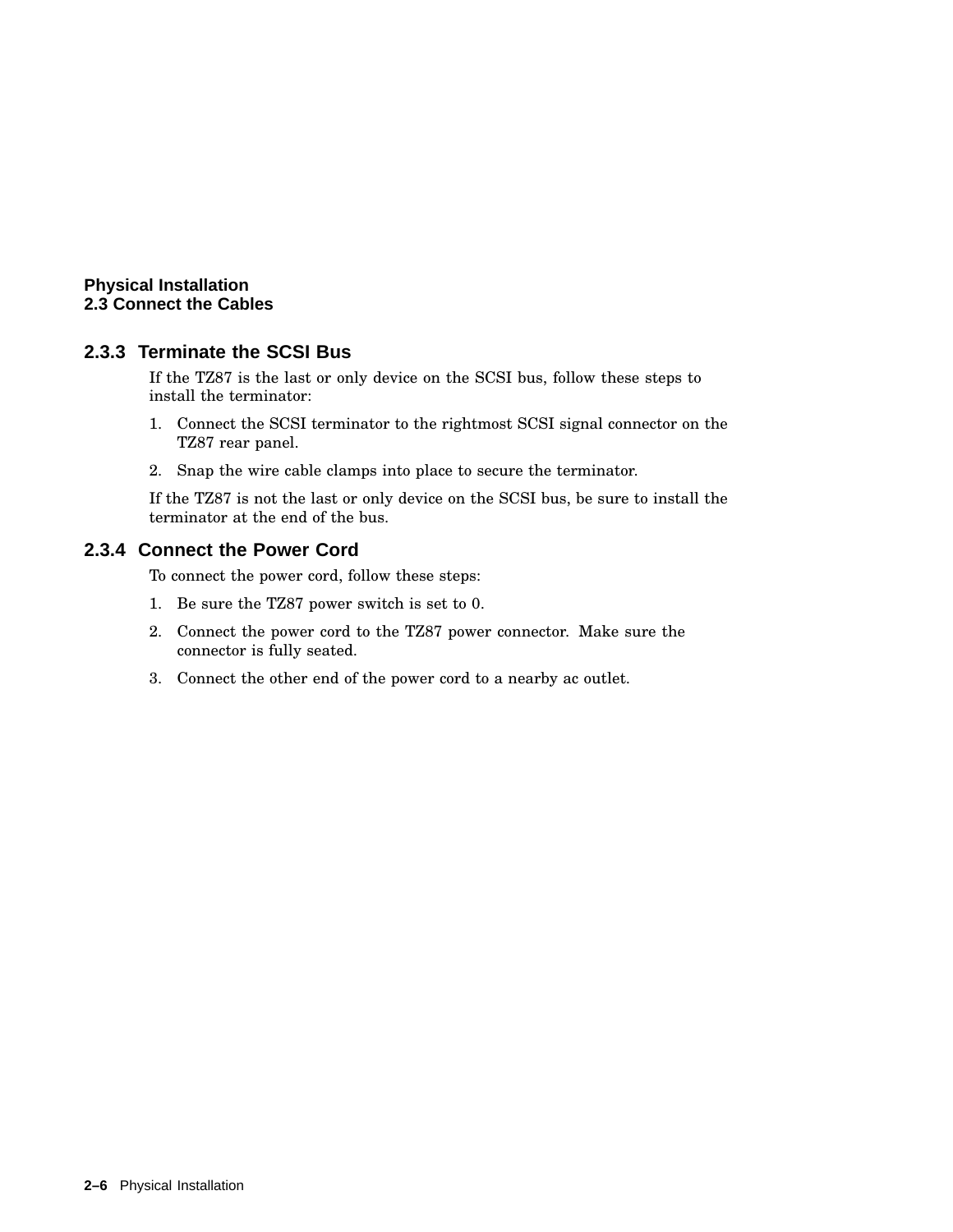## **3 Installation Testing**

## **3.1 Overview**

#### **3.1.1 To Test the Installation**

Perform these steps to test the installation:

| <b>Step</b> | <b>Action</b>                                                                                 |
|-------------|-----------------------------------------------------------------------------------------------|
| 1           | Turn on system power.                                                                         |
| 2           | Set the power switch on the TZ87 rear panel to on.                                            |
|             | <b>Result:</b> The power-on self-test (POST) runs automatically when you turn on<br>the TZ87. |
| 3           | Observe the TZ87 front panel indicators.                                                      |
| 4           | Did POST succeed (Section 3.2.1)?                                                             |
|             | If yes, go to step 5.                                                                         |
|             | If no, see Section 3.2.2.<br>٠                                                                |
| 5           | Bring up the system and run the optional system tests.                                        |
|             | <b>Result:</b> You are ready to operate the TZ87.                                             |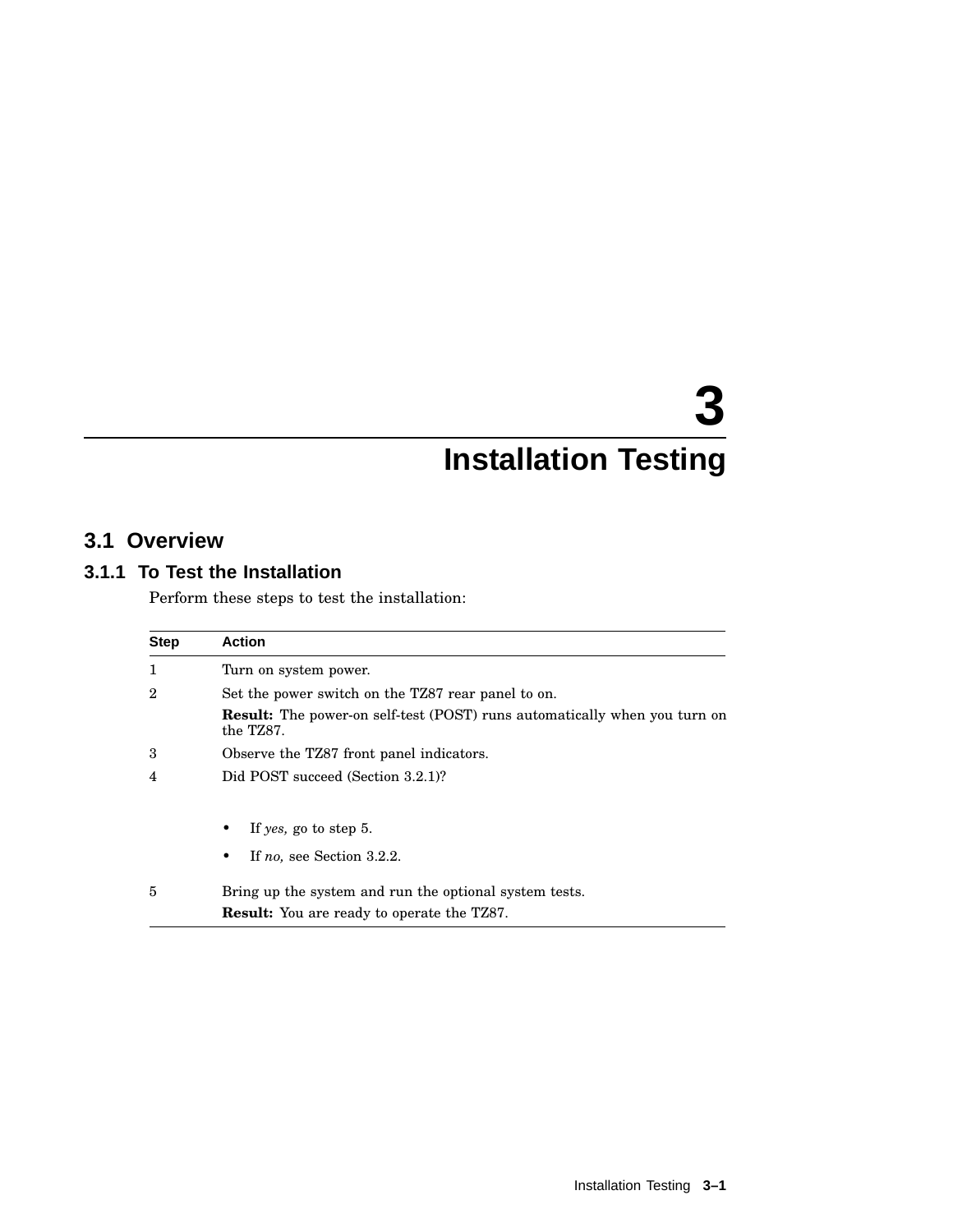**Installation Testing 3.2 Run the Power-On Self-Test**

## **3.2 Run the Power-On Self-Test**

#### **3.2.1 POST Success**

When you turn on system power, the drive performs the POST. The sequence of events follows:

| <b>Stage</b> | <b>What Happens</b>                                                                                                                                                                  |
|--------------|--------------------------------------------------------------------------------------------------------------------------------------------------------------------------------------|
| 1            | The lights on the right front panel turn on sequentially, from top to bottom.<br>All lights stay on for a few seconds.                                                               |
| 2            | All lights on the left side turn on at the same time for about three seconds<br>and then turn off.                                                                                   |
| 3            | The green Operate Handle, the orange Write Protected, and the yellow Use<br>Cleaning Tape lights turn off. The yellow Tape in Use light blinks while the<br>tape drive initializes.  |
| 4            | After initialization, if no cartridge is loaded, the yellow Tape in Use light<br>turns off, the green Operate Handle light turns on, the handle unlatches,<br>and the beeper sounds. |
|              |                                                                                                                                                                                      |

POST completes in about 13 seconds and the subsystem responds normally to all commands. However, it might take longer for the media to become ready. After a bus reset, the tape drive responds within a bus selection timeout period.

#### **3.2.2 POST Failure**

If all left- or right-side lights on the TZ87 front panel blink repeatedly, POST did not run successfully. Follow these steps:

| <b>Step</b> | <b>Action</b>                                       |
|-------------|-----------------------------------------------------|
|             | Make sure your cable connections are secure.        |
| 2           | Make sure the SCSI bus is terminated correctly.     |
| 3           | Power the TZ87 off and then on again to rerun POST. |

If all front panel indicators blink again, you most likely have a hardware failure. Call Digital Services at your local Customer Support Center.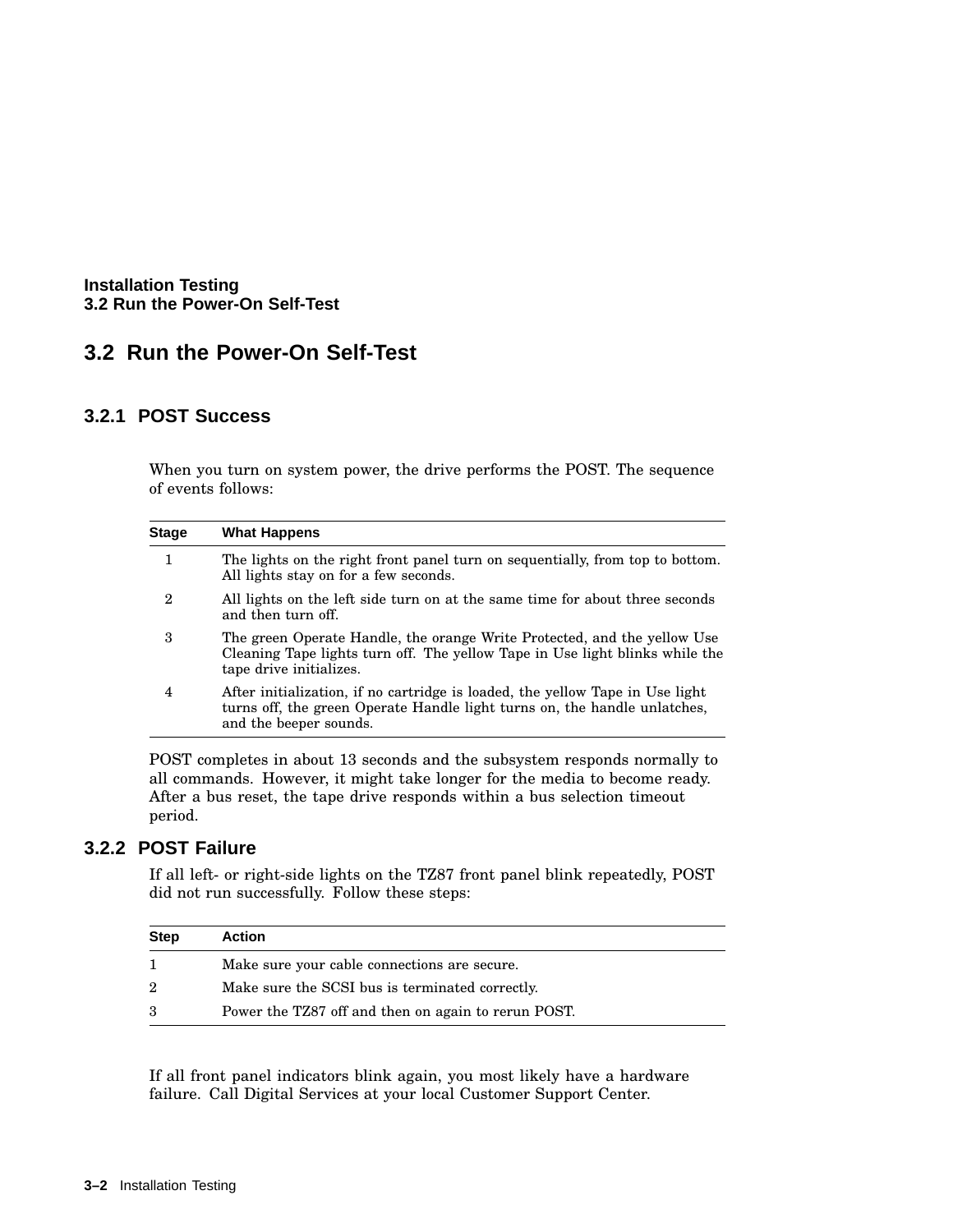#### **Installation Testing 3.3 Bring Up the System**

## **3.3 Bring Up the System**

#### **3.3.1 System Startup**

After successful completion of POST, have the system manager perform the following steps:

| <b>Step</b>    | <b>Action</b>                               |
|----------------|---------------------------------------------|
|                | Restart the operating system.               |
| $\overline{2}$ | Configure the system to recognize the TZ87. |

#### **3.3.2 Other Tests**

See your system documentation for instructions on running a full system or SCSI bus test.

## **3.4 Ready To Operate**

#### **3.4.1 For Operating Instructions**

Once you have verified a successful installation, see the *TZ87 Cartridge Tape Subsystem Owner's Manual* (EK–OTZ87–OM) for information on using the TZ87.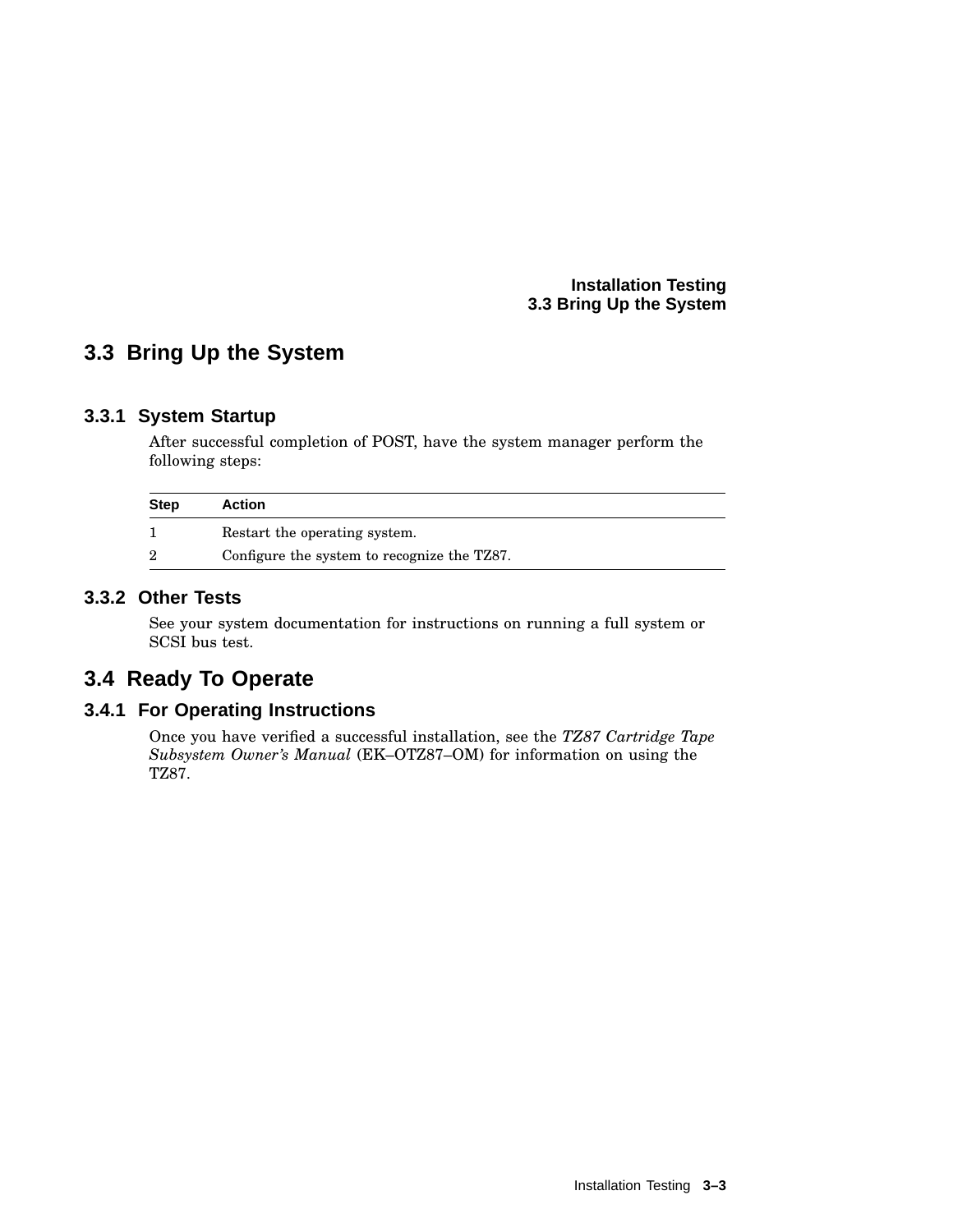# **A Solving Problems**

## **A.1 What to Do**

#### **A.1.1 Troubleshooting Chart**

If the TZ87 fails during power-up or operation, use the following chart to determine the problem and the action to take. If you cannot solve the problem, call Digital Services at your local Customer Support Center.

| If.                                        | Then.                                                         | You should.                                                                                                   |
|--------------------------------------------|---------------------------------------------------------------|---------------------------------------------------------------------------------------------------------------|
| Your system does not<br>recognize the TZ87 | Your system is not<br>configured to see the<br><b>SCSI ID</b> | Configure your system to see the<br>ID. For example, use SYSGEN<br>AUTOCONFIG on the VMS<br>operating system. |
|                                            | The SCSI ID is not<br>unique                                  | Change the SCSI ID and<br>reconfigure the system. New<br>ID effective at next power-on.                       |
|                                            | The parameters for<br>your SCSI adapter are<br>incorrect      | Check your SCSI adapter<br>installation.                                                                      |
|                                            | The SCSI signal cable is<br>loose                             | Make sure the connector on each<br>end of the cable is fully seated.                                          |
|                                            | The SCSI terminator is<br>not present or is loose             | Install the terminator; make<br>sure the terminator is fully<br>seated.                                       |